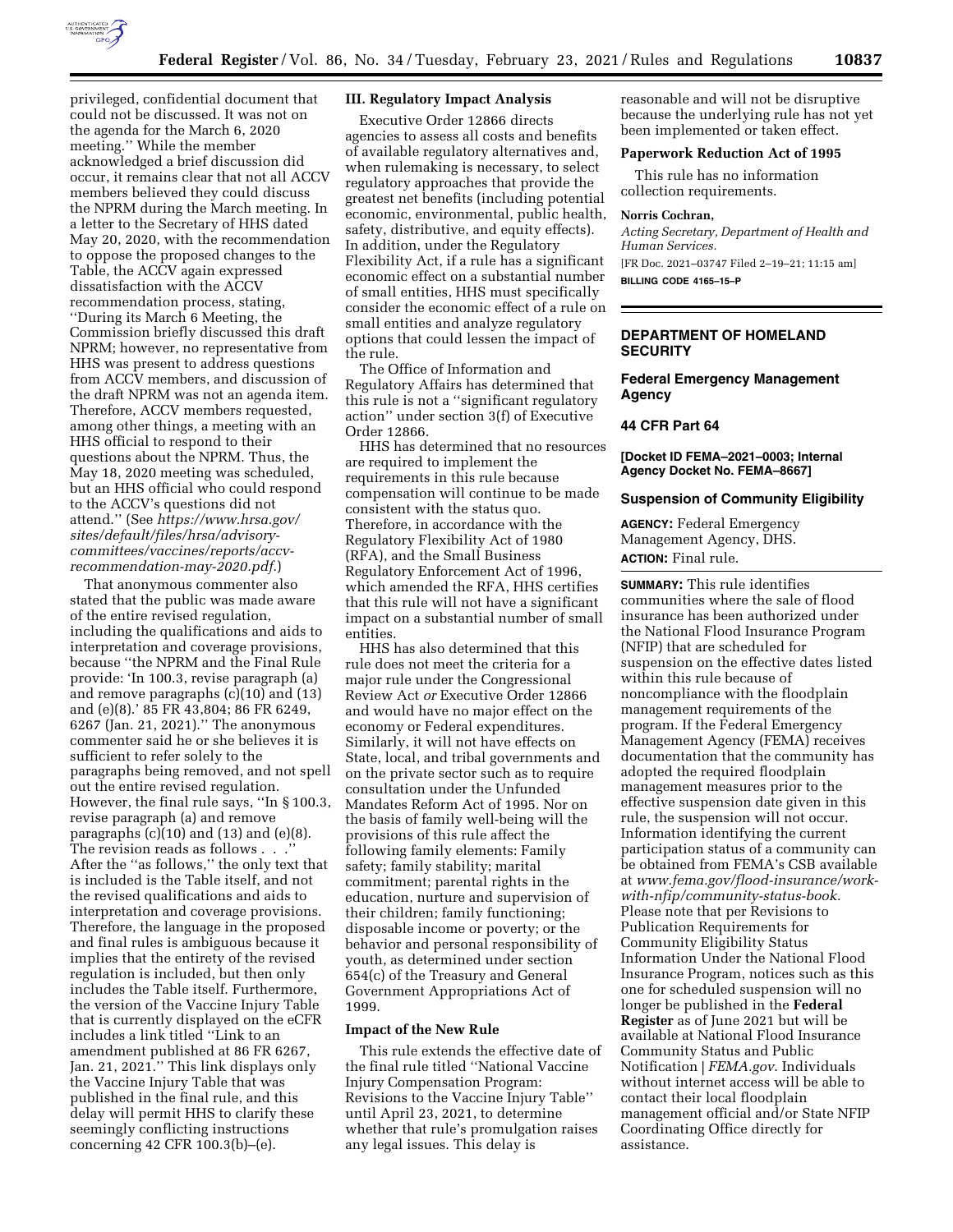**DATES:** The effective date of each community's scheduled suspension is the third date (''Susp.'') listed in the third column of the following tables.

**FOR FURTHER INFORMATION CONTACT:** If you want to determine whether a particular community was suspended on the suspension date or for further information, contact Adrienne L. Sheldon, PE, CFM, Federal Insurance and Mitigation Administration, Federal Emergency Management Agency, 400 C Street SW, Washington, DC 20472, (202) 674–1087. Details regarding updated publication requirements of community eligibility status information under the NFIP can be found on the CSB section at *[www.fema.gov.](http://www.fema.gov)* 

**SUPPLEMENTARY INFORMATION:** The NFIP enables property owners to purchase Federal flood insurance that is not otherwise generally available from private insurers. In return, communities agree to adopt and administer local floodplain management measures aimed at protecting lives, new and substantially improved construction, and development in general from future flooding. Section 1315 of the National Flood Insurance Act of 1968, as amended, 42 U.S.C. 4022, prohibits the sale of NFIP flood insurance unless an appropriate public body adopts adequate floodplain management measures with effective enforcement measures. The communities listed in this document no longer meet that statutory requirement for compliance with NFIP regulations, 44 CFR part 59. Accordingly, the communities will be suspended on the effective date listed in the third column. As of that date, flood insurance will no longer be available in the community. FEMA recognizes communities may adopt and submit the required documentation after this rule is published but prior to the actual suspension date. These communities will not be suspended and will continue to be eligible for the sale of NFIP flood insurance. Their current NFIP

participation status can be verified at anytime on the CSB section at *fema.gov*.

In addition, FEMA publishes a Flood Insurance Rate Map (FIRM) that identifies the Special Flood Hazard Areas (SFHAs) in these communities. The date of the published FIRM is indicated in the fourth column of the table. No direct federal financial assistance (except assistance pursuant to the Robert T. Stafford Disaster Relief and Emergency Assistance Act not in connection with a flood) may be provided for construction or acquisition of buildings in identified SFHAs for communities not participating in the NFIP and identified for more than a year on FEMA's initial FIRM for the community as having flood-prone areas (section 202(a) of the Flood Disaster Protection Act of 1973, 42 U.S.C. 4106(a), as amended). This prohibition against certain types of federal assistance becomes effective for the communities listed on the date shown in the last column. The Administrator finds that notice and public comment procedures under 5 U.S.C. 553(b), are impracticable and unnecessary because communities listed in this final rule have been adequately notified.

Each community receives 6-month, 90-day, and 30-day notification letters addressed to the Chief Executive Officer stating that the community will be suspended unless the required floodplain management measures are met prior to the effective suspension date. Since these notifications were made, this final rule may take effect within less than 30 days.

*National Environmental Policy Act.*  FEMA has determined that the community suspension(s) included in this rule is a non-discretionary action and therefore the National Environmental Policy Act of 1969 (42 U.S.C. 4321 *et seq.*) does not apply.

*Regulatory Flexibility Act.* The Administrator has determined that this rule is exempt from the requirements of

the Regulatory Flexibility Act because the National Flood Insurance Act of 1968, as amended, Section 1315, 42 U.S.C. 4022, prohibits flood insurance coverage unless an appropriate public body adopts adequate floodplain management measures with effective enforcement measures. The communities listed no longer comply with the statutory requirements, and after the effective date, flood insurance will no longer be available in the communities unless remedial action takes place.

*Regulatory Classification.* This final rule is not a significant regulatory action under the criteria of section 3(f) of Executive Order 12866 of September 30, 1993, Regulatory Planning and Review, 58 FR 51735.

*Executive Order 13132, Federalism.*  This rule involves no policies that have federalism implications under Executive Order 13132.

*Executive Order 12988, Civil Justice Reform.* This rule meets the applicable standards of Executive Order 12988.

*Paperwork Reduction Act.* This rule does not involve any collection of information for purposes of the Paperwork Reduction Act, 44 U.S.C. 3501 *et seq.* 

#### **List of Subjects in 44 CFR Part 64**

Flood insurance, Floodplains.

Accordingly, 44 CFR part 64 is amended as follows:

### **PART 64—[AMENDED]**

■ 1. The authority citation for Part 64 continues to read as follows:

**Authority:** 42 U.S.C. 4001 *et seq.;*  Reorganization Plan No. 3 of 1978, 3 CFR, 1978 Comp.; p. 329; E.O. 12127, 44 FR 19367, 3 CFR, 1979 Comp.; p. 376.

#### **§ 64.6 [Amended]**

■ 2. The tables published under the authority of § 64.6 are amended as follows:

| State and location                                           | Community<br>No. | Effective date authorization/cancellation of<br>sale of flood insurance in community | Current effective<br>map date | Date certain<br>federal assistance<br>no longer available<br>in SFHAs |
|--------------------------------------------------------------|------------------|--------------------------------------------------------------------------------------|-------------------------------|-----------------------------------------------------------------------|
| <b>Region 3</b>                                              |                  |                                                                                      |                               |                                                                       |
| Pennsylvania: East Buffalo,<br>Township of, Union<br>County. | 421011           | April 24, 1973, Emerg; February 2, 1977, Reg; Feb-<br>ruary 26, 2021, Susp.          | Feb. 26, 2021                 | Feb. 26, 2021.                                                        |
| Susquehanna, Township of,<br>Juniata County.                 | 421746           | June 27, 1975, Emerg; June 1, 1982, Reg; February<br>26, 2021, Susp.                 | $\dots$ do *                  | Do.                                                                   |
| Virginia: Culpeper, Town of,<br>Culpeper County.             | 510042           | June 16, 1975, Emerg; March 2, 1989, Reg; Feb-<br>ruary 26, 2021, Susp.              | do                            | Do.                                                                   |
| <b>Culpeper County, Unincor-</b><br>porated Areas.           | 510041           | November 26, 1974, Emerg; July 1, 1987, Reg; Feb-<br>ruary 26, 2021, Susp.           | do                            | Do.                                                                   |
| Rappahannock County, Un-<br>incorporated Areas.              | 510128           | January 7, 1976, Emerg; August 24, 1984, Reg; Feb-<br>ruary 26, 2021, Susp.          | ……do                          | Do.                                                                   |